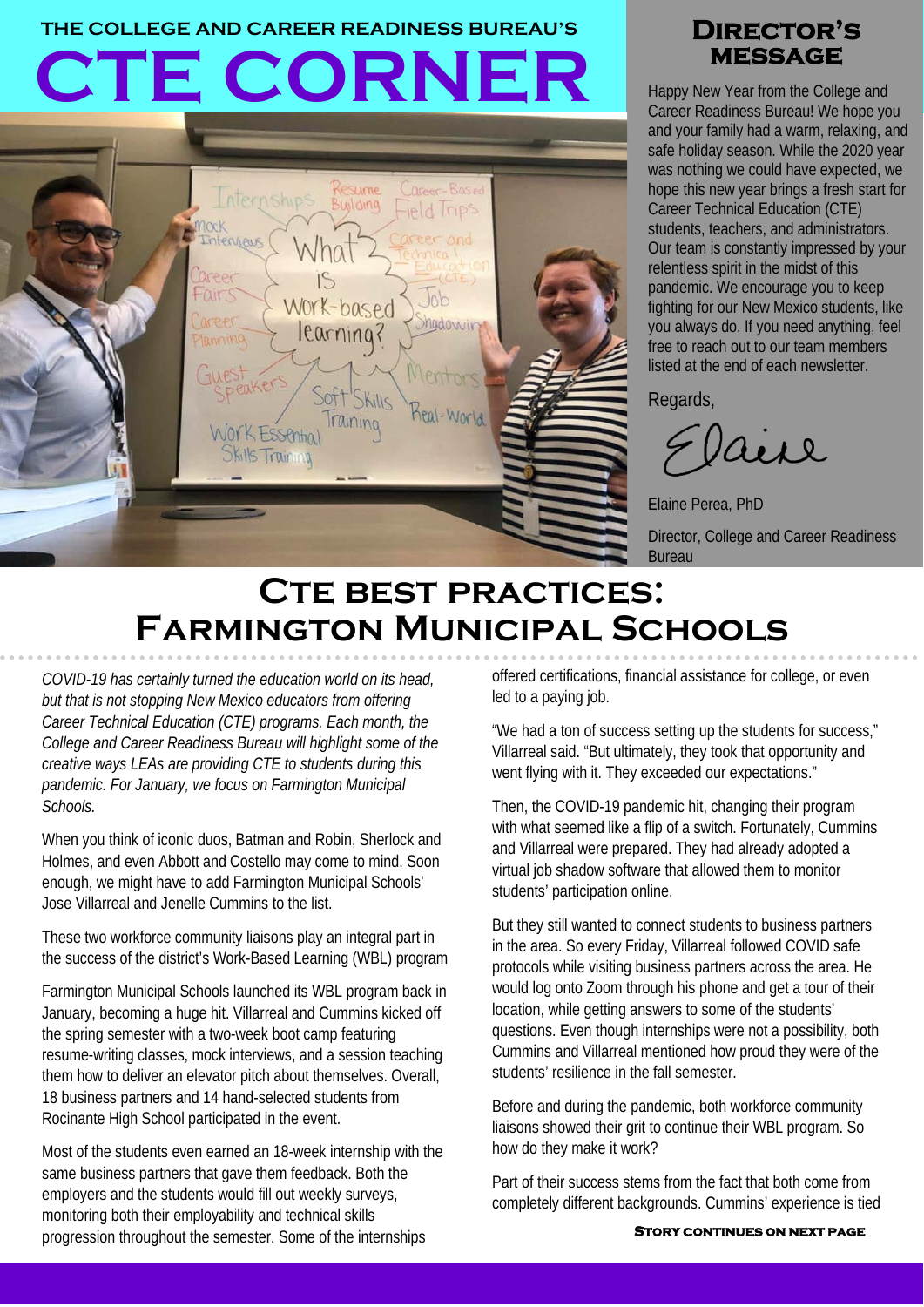

#### **"Ultimately, [students] took that opportunity and went flying with it. They exceeded our expectations."**

#### **-Jose Villarreal, Farmington High School**

#### **Continued from previous page**

to higher education. She even finished up her Masters of Education in CTE while preparing for the program's launch. Meanwhile, Villarreal was originally an entrepreneur. He ran a business for 11 years before selling it for a profit, and then wanted to enter the education world.

"That's where we've seen the success," Cummins said. "The district didn't just bring in someone with an education background. They also brought in someone with a business background."

Villarreal added, "The district found two different individuals. We collaborate really well together."

Both of them expressed how difficult it has been to keep CTE programs afloat during a pandemic, but they want to make sure teachers, counselors, and administrators keep fighting.

"Be prepared to get outside of your comfort zone," Cummins said. "Don't get caught up with every detail. Create relationships with your students."

"Don't be afraid to set your standards super high. Students will raise their level of work ethic," Villarreal said. "Teachers, put yourself in the shoes of employers. This is bigger than schools, it's about the community."



This month, we are highlighting Region A. It includes seven districts totaling nearly 12,000 students. Major employers include San Juan Regional Medical Center, Aztec Well Servicing Company, North American Coal, and Northern Navajo Medical Center. The occupations with the largest projected growth include Personal Care and Service Occupations (930 new jobs), Health Care Practitioners and Technical (357), and Health Care Support (213). In the winter of 2019, the following local economic and educations priorities were identified for Region A: Healthcare, Business Management, and Industrial Production Technology.

# DLE

# **Understanding Performance Indicators: 1S1**

Performance indicators are the core indicators of performance set by the U.S. Department of Education /Office of Career, Technical, and Adult Education (OCTAE). The CCRB set Perkins V baseline percentages based on data from the last two years submitted by each district or postsecondary. To help you better understand performance indicators, we delve into one indicator each month. We start with 1S1: Graduation Cohort Rates.

#### **1S1: Graduation Cohort Rates**

Numerator: Concentrators (students who participated in two unique CTE courses from an approved program of study, while attending grades 9-12) who graduated with their original 4 year graduation cohort

Denominator: Concentrators who were included in the 4 year graduation cohort count

| Statewide graduation rates all students (Cohort 2020) | Statewide graduation rates CTE Concentrator (Cohort 2020) |
|-------------------------------------------------------|-----------------------------------------------------------|
| Male $-71%$                                           | Male $-97%$                                               |
| Female $-79%$                                         | Female - 98%                                              |
| African American - 67%                                | African American - 100%                                   |
| Asian $-85%$                                          | Asian $-100\%$                                            |
| Caucasian - 78%                                       | Caucasian - 98%                                           |
| Hispanic - 74%                                        | Hispanic - 97%                                            |
| Native American - 69%                                 | Native American - 94%                                     |
| EL students $-73%$                                    | EL students - 96%                                         |
| Economically Disadvantaged students - 70%             | Economically Disadvantaged students - 97%                 |
| Students w/disabilities - 64%                         | Students w/disabilities - 95%                             |
| Homeless students - 51%                               | Homeless students - 88%                                   |
| Students in Foster Care - 37%                         | Students in Foster Care - 50%                             |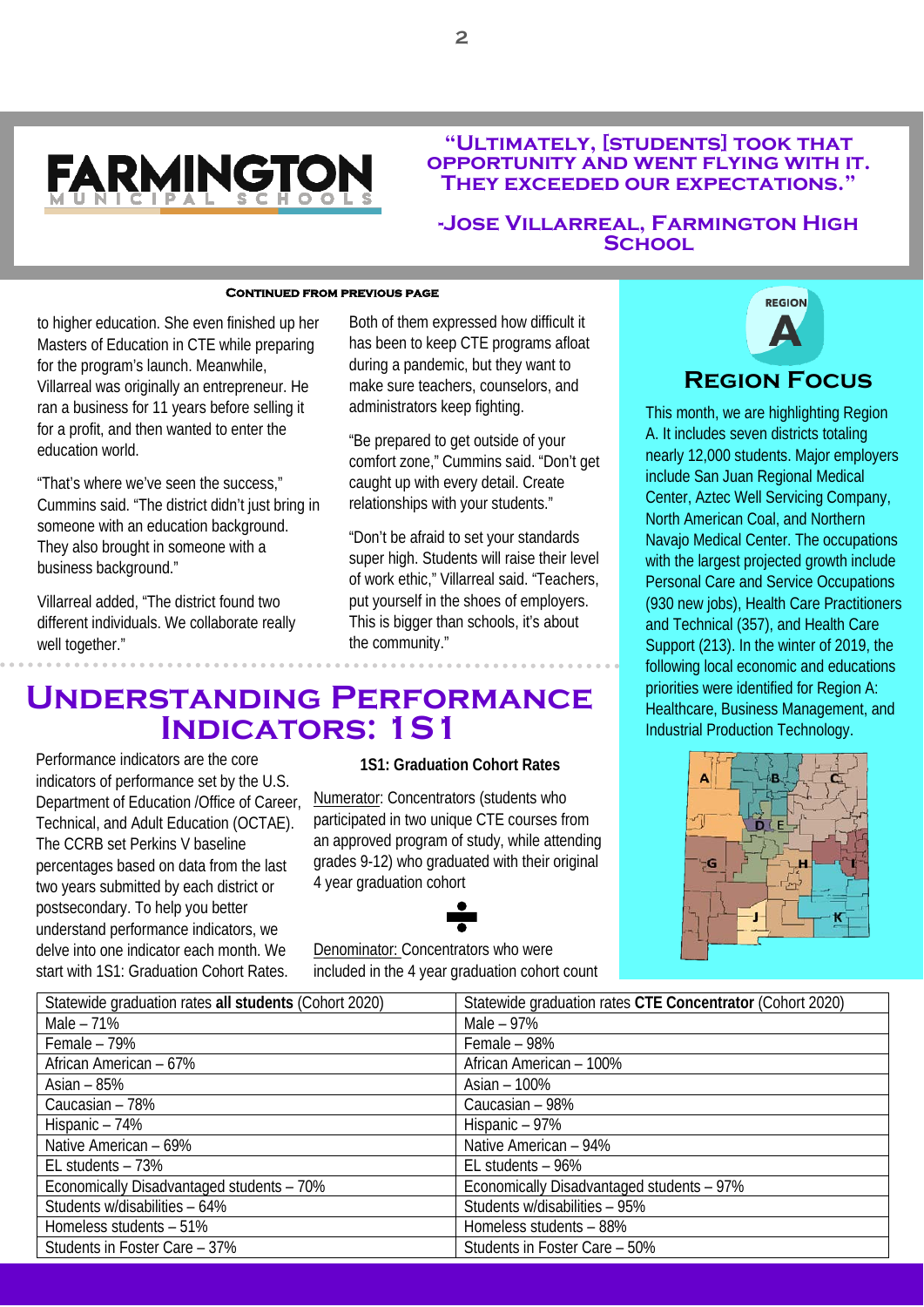

### **PED's Assessment for Learning Conference**

Currently, PED has announced a hold (not cancelation) on Spring 2021 summative assessments due to the unpredictable status of the pandemic in the months ahead. What is the current status of state assessments? How can schools develop equitable grading practices? What do assessments look like in hybrid learning? Please join PED on January 11 & 12, 2021 for the first annual [Assessment for Learning Conference](https://webnew.ped.state.nm.us/wp-content/uploads/2020/12/PED-Save-the-Date_Assessment-for-Learning-Conference_Jan-11_12_2021.pdf) –when these questions are tackled by local, state, and national experts. All educators are welcome!



### **CCRB Coach Featured in National Publication**

Our very own CCRB Coach, Denise Ojeda, was recently published in ACTE's *Technique* magazine for the months of November and December. Ojeda organized a series called "Embracing the V Word". Ojeda explains why it's time to recognize the contributions of women and to encourage all young people to pursue essential careers. Ojeda worked as an electrician for nearly 25 years and spent time as a full-time instructor in the electrical trades program at Central New Mexico (CNM) before joining CCRB as a coach in October 2020. [To read the full article, click](http://digital.graphcompubs.com/publication/?m=33580&i=677754&p=40&pp=1)  [here.](http://digital.graphcompubs.com/publication/?m=33580&i=677754&p=40&pp=1)

# **Department of Education Requesting Work-Based Learning Information**

The U.S. Department of Education is seeking input on successful approaches to expanding work-based learning (WBL) opportunities. The Department plans to use the information to help inform their work to implement Perkins V. There are five questions:

- HEADER PLACE HERE STUDENTS STUDENTS • What barriers have you seen in your state or community to helping 16 and 17-year-old students gain WBL experience?
	- What WBL programs and strategies at the state or local level do you consider successful or can be efficiently brought to scale, including apprenticeship opportunities for high school and college students?
	- What role does the public elementary and secondary education system currently play in the development of career readiness for youth, and what role should it play?
	- How can we better align resources and administrative, regulatory, and statutory requirements to allow for greater collaboration between educators and private and nonprofit employers?
	- What do state and local workforce development boards established by Title I of the Workforce Innovation and Opportunity Act and their partners need to do to facilitate better leveraging federal workforce dollars targeted at youth?

Comments on the request are due on January, 13, 2021, and anyone may respond. They can be submitted electronically through the federal [Regulations.gov p](https://www.regulations.gov/)ortal.

# **Spanish Career Cluster Guide Books**

The College and Career Readiness Bureau is pleased to introduce a *Spanish version* of the Career Clusters Guide Book 3.0. The *free* resource is designed to be a tool for planning and preparing students for a career. It provides a structure for selecting careers based on linking what they know about themselves with information about occupations and typical training requirements[. You may view a PDF of the Spanish version](https://webnew.ped.state.nm.us/wp-content/uploads/2020/12/CCGB-Spanish-Final.pdf) or [you](https://www.surveymonkey.com/r/R9VVTGP)  can order *free* [physical copies for your classroom here.](https://www.surveymonkey.com/r/R9VVTGP)



Also, it came to our team's attention that the page numbers for the PDF did not match the page numbers for the physical books. This has been corrected. [You can view the updated PDF of the English](https://p2c-media.s3.us-east-2.amazonaws.com/nm/FINAL+(no+crop+marks)+State+NM+CCGB+2020.pdf)  [version here.](https://p2c-media.s3.us-east-2.amazonaws.com/nm/FINAL+(no+crop+marks)+State+NM+CCGB+2020.pdf)

. . . . . . . . .

# **Advanced Placement Reminders**

Advanced Placement Winter Workshops will take place on Wednesday, January 27, 2021. Led by College Board endorsed consultants, these full day (8am-4pm) courses target the ten most-taken AP exams in our state. This live Zoom event is hosted by REC IX, and offered at no charge to New Mexico teachers. [Click here](https://protect-us.mimecast.com/s/O5QvCpYqAOfyVWQMFVG308?domain=rec9nm.us17.list-manage.com) to register. (Limit 30 teachers per course.)

Call for Presenters! Do you have great information to share with Advanced Placement educators in New Mexico? We invite you t[o submit proposals](https://docs.google.com/forms/d/e/1FAIpQLScEsvWJUxiAkTiwttNJ3nQrUmb0gFj9VUTyGD4qzJ79g5WQEQ/viewform?vc=0&c=0&w=1&flr=0) for 1-hour breakout sessions. All events will take place virtually and may be offered on more than one day in March and/or April.

For more information about Advanced Placement in New Mexico, contact [Alexandra.Lutz@state.nm.us](mailto:Alexandra.Lutz@state.nm.us) or call 505-490-3648.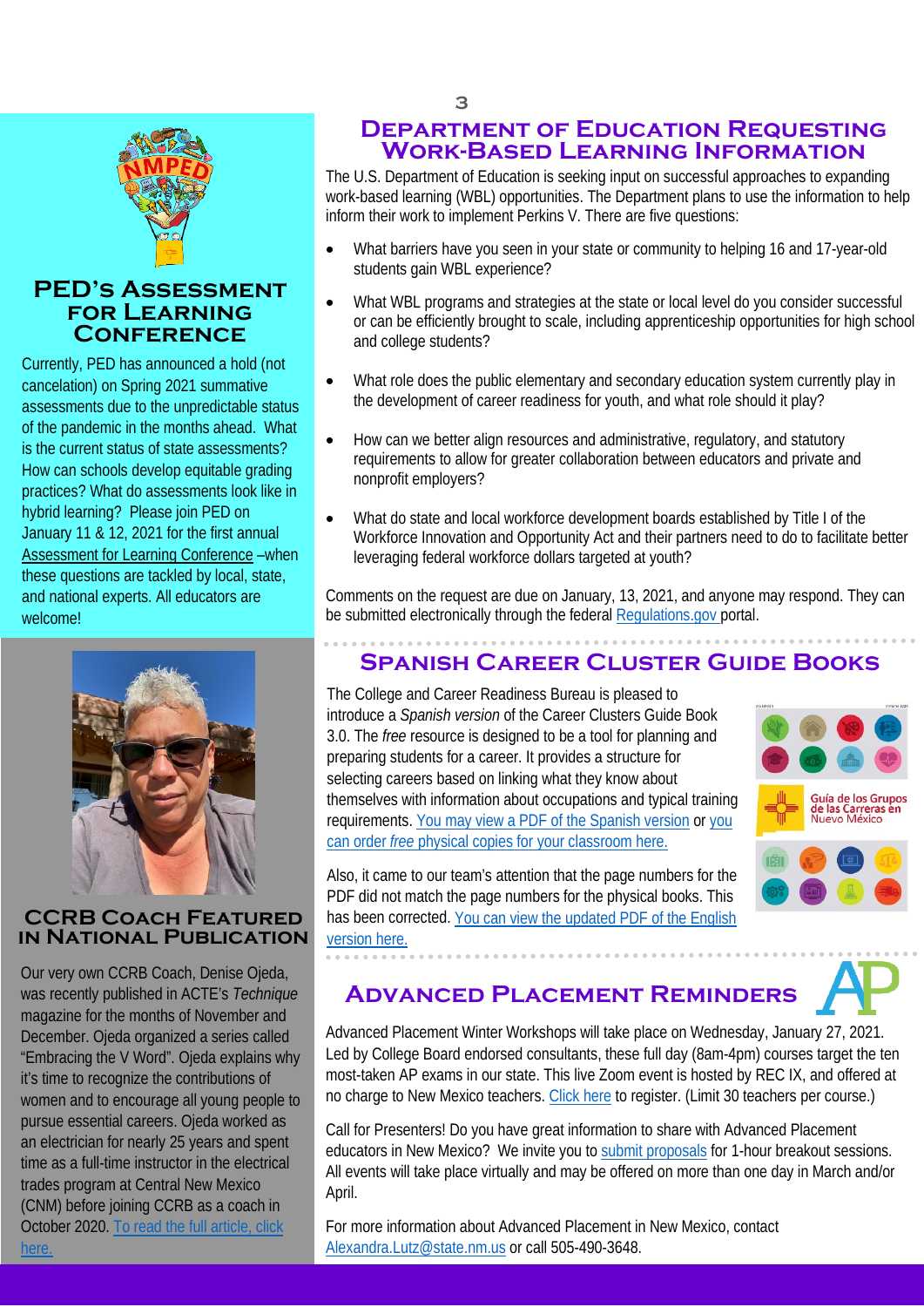

# **New Mexico Governor's STEM CHALLENGE**

Hundreds of New Mexico students flaunted their science, technology, engineering, and math skills during the second annual New Mexico Governor's STEM Challenge. On Saturday, December 12, 2020, 33 high school teams convened virtually to help solve real-world problems. Each team, composed of up to 10 students, designed and developed a project model to address this question: *How can you combine New Mexico's natural resources with technology to address regional/global needs?* Judges from STEM employers across the state recognized 18 winning high school teams (including Cleveland High School and Centennial High Schools pictured to the left), allowing each student to take home \$500. Click here to learn more about [each winning team.](http://newscenter.nmsu.edu/Articles/view/14538/nmsu-to-host-virtual-new-mexico-governor-s-stem-challenge-dec-12)

# **Smithsonian Free Virtual Design Field Trips**

You may think field trips are a no-go during the pandemic, but think again! Cooper Hewitt and Smithsonian Design Museum is offering free virtual design field trips. The 60-minute program engages K-12 students in real-life design challenges that spark creativity—all from home. The interactive field trip inspires the next generation of designers to take action in their community, build self-confidence and self-esteem, and learn how to harness their superpowers to create change for the better. Registration is open and the program is free to all schools across the U.S. Field trips are offered weekdays at 10 a.m. and 1 p.m. from January 4-June 11, 2021. For more details, click here.

## **NEW MEXICO AGRICULTURE COMPETITIONS**

The New Mexico Agricultural Education & FFA Association wants to help provide opportunities for students to grow as teachers. The 2021 Virtual New Mexico Leadership Conference is scheduled for January 29 -30, 2021. The weekend conference is full of workshops from past and current state officers, allowing members to engage in an interactive setting to learn skills that can be used in communities and daily lives. There is no fee, bu[t](http://www.nmffa.org/nmlc.html) [registration is required.](http://www.nmffa.org/nmlc.html)

### **Professional Development Opportunities**

As part of their continued work with PED, NS4ed offers professional development to Early College High Schools and school counselors throughout the state. CTE educators are invited to join any, or all, of the professional development opportunities as many focus on career development and other areas relevant to career and technical education. Currently, there is an ongoing CTE Cohort that meets monthly to discuss a wide variety of topics and issues. There is also a new offering "Engaging Students through Careers" that may interest you. You can register and join any of the opportunities at any time. We will keep you updated as additional offerings are being planned for the spring semester. To learn more, click **[HERE](https://protect-us.mimecast.com/s/ncLgCrkvDQu4NpjQhjczg3?domain=echs-nm.com/)**.



## **Opportunity with Spaceport America**

Spaceport America is offering a neat opportunity for schools across New Mexico. In a normal world, Spaceport America's Director of Aerospace Dr. Bill Gutman would visit 6<sup>th</sup> graders at Las Cruces Public Schools to provide a fun, hand-on lesson to inspire students to pursue careers in STEM fields. Due to the pandemic, Dr. Guman is now offering a [video](https://youtu.be/B60mi7fAbr8) displaying his fun and exciting experiments for all schools to use. Spaceport America also offers lesson plans and vocabulary sheets. For more information, reach out to Alice Carruth at Alice.Carruth@spaceportamerica.com.